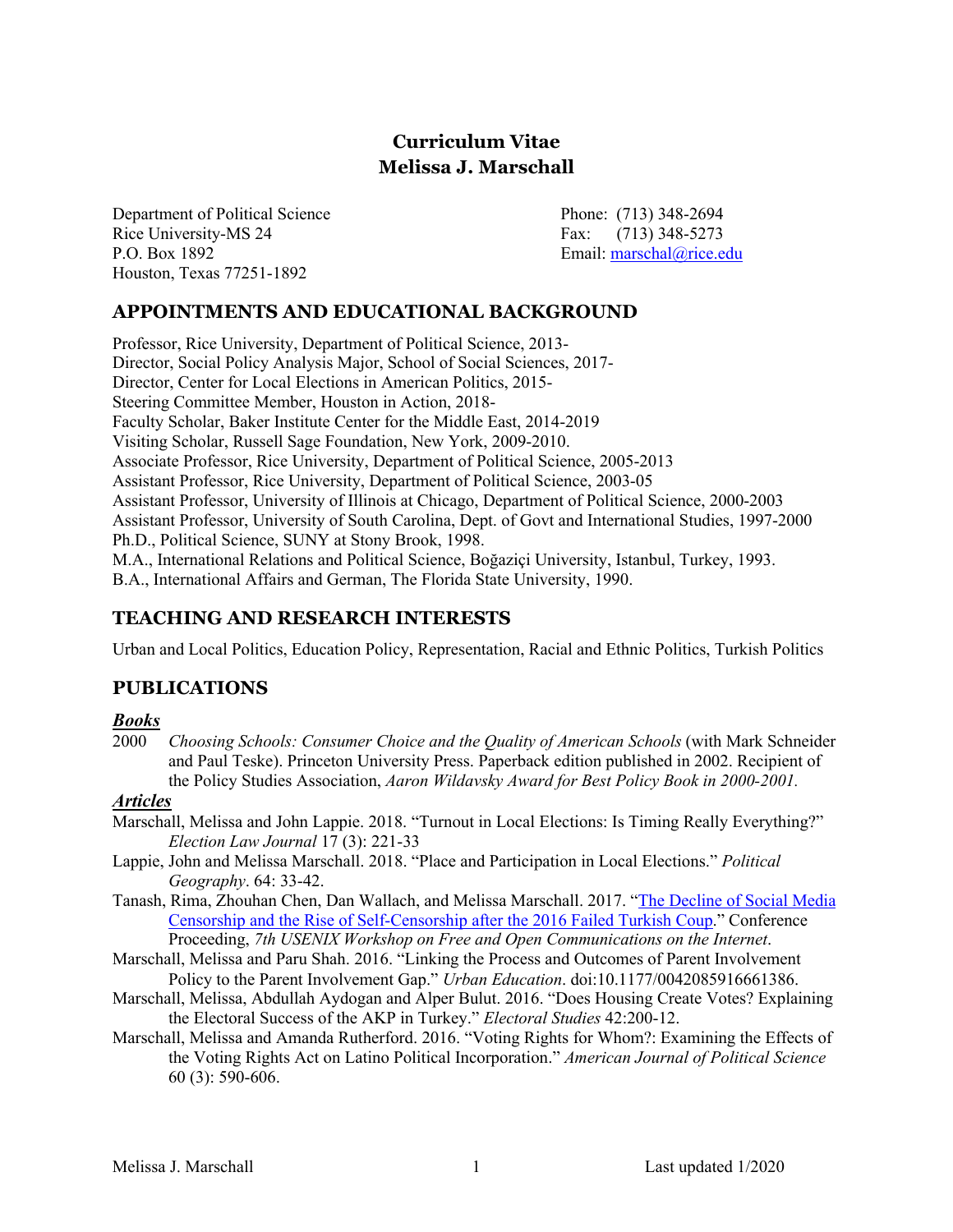- Marschall, Melissa and Paru Shah. 2015. "Dialogue: Local Elections in American Politics." *Politics Groups and Identities* 3(2): 274-77.
- Shah, Paru, Melissa Marschall, and Anirudh Ruhil. 2013. "Are We There Yet? The Voting Rights Act  and Black Representation on City Councils, 1981-2006." *Journal of Politics* 75 (4): 998-1003.
- Marschall, Melissa, Paru Shah and Katharine Donato. 2012. "Parent Involvement Policy in Established and New Immigrant Destinations." *Social Science Quarterly* 93 (1): 130-51.
- Marschall, Melissa, Elizabeth Rigby and Jasmine Jenkins. 2011. "Do State Policies Constrain Local Actors? The Impact of English Only Laws on Language Instruction in Public Schools," *Publius: The Journal of Federalism* 41(4): 586-609.
- Marschall, Melissa, Paru Shah and Anirudh Ruhil. 2010. "The New Racial Calculus: Electoral Institutions  and Black Representation in Local Legislatures." *American Journal of Political Science* 54 (1): 107-24.
- Marschall, Melissa and Paru Shah. 2007. "The Attitudinal Effects of Minority Incorporation: Examining  the Racial Dimensions of Trust in Urban America." *Urban Affairs Review* 42 (May): 629-658.
- Political Incorporation in Local Government." *American Journal of Political Science* 51 (1): 17- Marschall, Melissa and Anirudh Ruhil. 2007. "Substantive Symbols: The Attitudinal Dimension of Black 33.
- Marschall, Melissa and Anirudh Ruhil. 2006. "The Pomp of Power: Black Mayoralties in Urban America." *Social Science Quarterly* 87 (4): 828-50.
- Marschall, Melissa. 2006."Parent Involvement and Educational Outcomes for Latino Students." *Review of Policy Research* 23 (5):1053-76.
- Marschall, Melissa and Anirudh Ruhil. 2005. "Fiscal Effects of the Voter Initiative Reconsidered: Addressing Endogeneity." *State Politics and Policy Quarterly* 5(4): 327-55; 364-72.
- Marschall, Melissa and Paru Shah. 2005. "Keeping Policy Churn off the Agenda: Urban Education and  Civic Capacity." *Policy Studies Journal* 33 (2): 161-180.
- Marschall, Melissa and Dietlind Stolle. 2004. "Race and the City: Neighborhood Context and the Development of Generalized Trust." *Political Behavior* 26 (June, No. 2): 125-53.
- Marschall, Melissa. 2004. "Citizen Participation and the Neighborhood Context: A New Look at the Coproduction of Local Public Goods." *Political Research Quarterly* 57 (June, No. 2): 231-44.
- Marschall, Melissa and Robert J. McKee. 2002. "From Campaign Promises to Presidential Policy: Education Reform in the 2000 Election." *Educational Policy* 16 (January/March): 96-117.
- Marschall, Melissa. 2001. "Does the Shoe Fit? Testing Models of Participation for African-American and Latino Involvement in Local Politics." *Urban Affairs Review* 37 (November): 227-248*.*
- Marschall, Melissa. 2000."The Role of Information and Institutional Arrangements in Stemming the Stratifying Effects of Schools Choice." *Journal of Urban Affairs* 22 (3): 333-350.
- Schneider, Mark, Melissa Marschall, Paul Teske and Christine Roch. 1999."Heuristics, Low Information Rationality, and Choosing Public Goods: Are Broken Windows Shortcuts to Information About  School Performance?" *Urban Affairs Review*, 34 (May): 729-741.
- Schneider, Mark, Paul Teske, Melissa Marschall, and Christine Roch. 1998. "Shopping for Schools: In the Land of the Blind, the One-Eyed Parent May Be Enough." *American Journal of Political Science* 42 (July): 769-793.
- Schneider, Mark, Melissa Marschall, Paul Teske and Christine Roch. 1998. "School Choice and Culture Wars in the Classroom: Differences in the Values Parents Seek in Education." *Social Science Quarterly* 79 (September): 489-502.
- Schneider, Mark, Paul Teske, Melissa Marschall, Michael Mintrom, and Christine Roch. 1997.  Choice." *American Political Science Review*, 91 (March): 82-93. "Institutional Arrangements and the Creation of Social Capital: The Effects of Public School
- Schneider, Mark, Paul Teske, Christine Roch, and Melissa Marschall. 1997."Networks to Nowhere: Segregation and Stratification in Networks of Information about Schools." *American Journal of Political Science*, 41 (October): 1201-1223.

#### *Chapters in Books*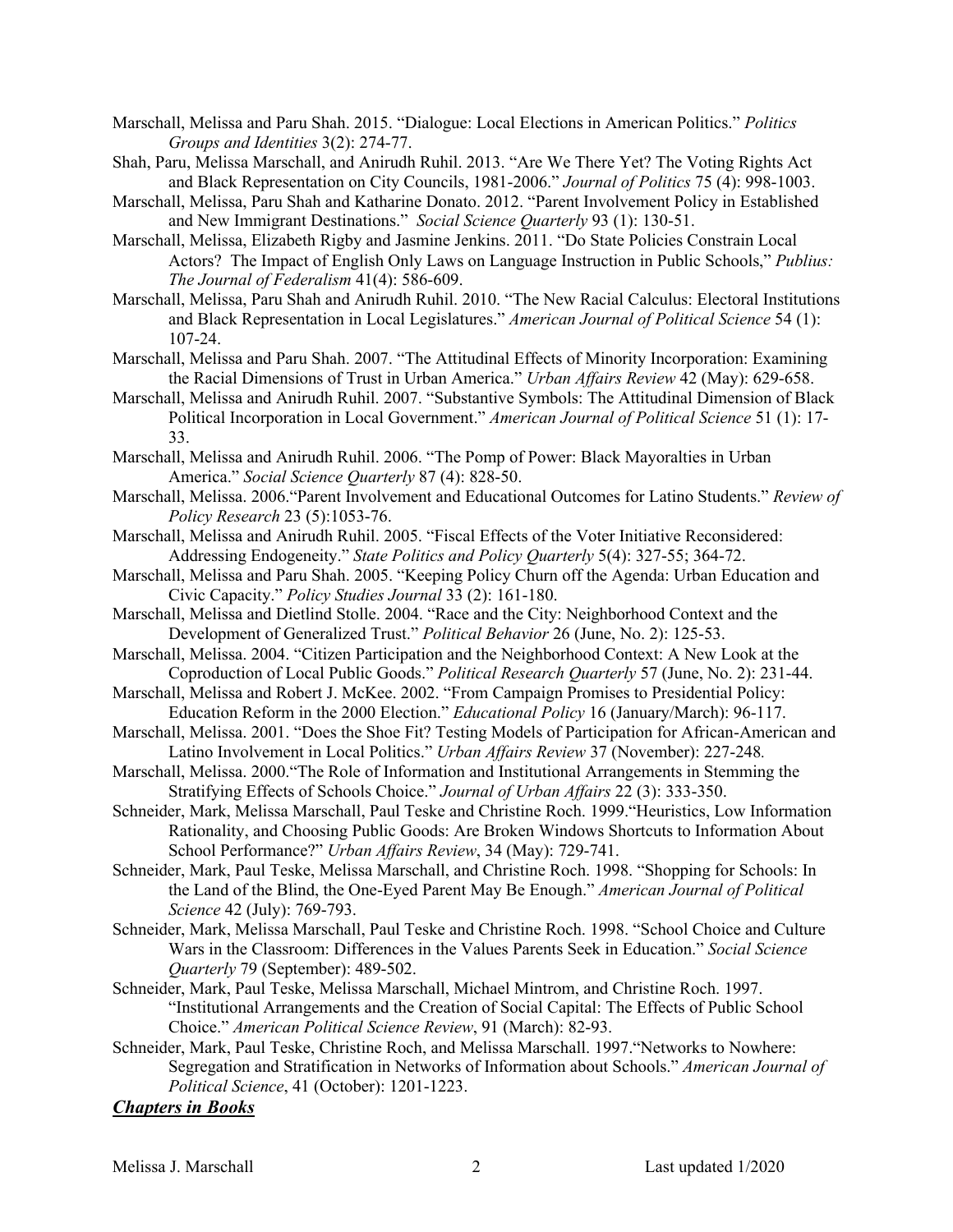- Marschall, Melissa. 2017. "Immigrant Incorporation in Local Schools: School Policy and Practices in New vs. Established Destinations." In *The Politics of New Immigrant Destinations*: *Transatlantic Perspectives* edited by Stefanie Chambers, Diana Evans, Anthony Messina and Abigail Fisher Williamson. Temple University Press.
- Marschall, Melissa. 2015. "Robert Putnam's Bowling Alone: Empirical Foundations, Policy Implications  and Future Directions." *Oxford Handbook of the Classics of Public Policy and Administration*, ed. by Steve Balla, Martin Lodge & Edward Page. Oxford University Press.
- Marschall, Melissa. 2014. "A Descriptive Analysis of Female Mayors: The U.S. and Texas in  Comparative Perspective." In *Local Politics and Mayoral Elections in 21st Century America: The Keys to City Hall,* eds. Sean D. Foreman and Marcia L. Godwin. NY: Routledge.
- Shah, Paru and Melissa Marschall. 2012. "The Centrality of Racial and Ethnic Politics in American Cities, Towns and Suburbs." Chapter 16 in *Oxford Handbook of Urban Politics*, ed. by Karen Mossberger, Susan E. Clarke, Peter John. Oxford University Press.
- *Handbook of American Elections and Political Behavior*, ed. by Jan Leighley. Oxford University Marschall, Melissa. 2010. "The Study of Local Election in American Politics." Chapter 25 in *Oxford*  Press.
- Shah, Paru and Melissa Marschall. 2010. "The Latino Student-Teacher Gap in Immigrant Gateways: Structural Constraints and Policy Solutions." Chapter 5 in *Politics of Latino Education*, ed. by David Leal. New York: Teachers College Press.
- Donato, Katharine and Melissa Marschall. 2010. "The Challenges of Educating Latino Students: Engaging Parents as Partners." In *Development of Hispanic Children in Immigrant Families*, ed. Alan Booth and Nancy Landale. Washington, DC: Urban Institute Press.
- Marschall, Melissa. 2005. "Minority Incorporation and Local School Boards." Chpt 8 In *Besieged: School Boards and the Future of Education Politics*, ed. by William Howell. Brookings Institution.
- Marschall, Melissa. 2001. "Social Capital and Civic Capacity." In *Constituency Building and Advocacy for Education Reform*, ed Marilyn Gittell. Howard Samuels State Management and Policy Center, NY.
- Paul Teske, Mark Schneider, Melissa Marschall, and Christine Roch. 2000."Analyzing Public School Choice: A Status Report." In *City Schools: Lessons from New York,* eds., Diane Ravitch and Joseph Viteritti. Baltimore, MD: Johns Hopkins Press.
- Christine Roch, Mark Schneider, Paul Teske, and Melissa Marschall. 2000. "School Choice in the Inner City: The Case of New York's District 4." In *Restructuring Education in the 21st Century*, eds., Simon Hakim, Daniel J. Ryan and Judith C. Stull. Westport, CT: Praeger.

#### *Non-refereed Articles, Essays, OpEds, and Published Reports*

- Marschall, Melissa and Saadet Konak Unal. 2020. "A return to palace rule as Turkey marks its parliament's centennial?" Ahval News. April 23, 2020
- Pritzker, Suzanne, Melissa Marschall and Denae King. 2018. Take Action Houston.
- Marschall, Melissa and John Lappie. 2018. 2018 Houston Civic Health Index.
- Marschall, Melissa, Marwa Shalaby and Saadat Konak Unal. 2017. "Municipal Service Delivery, Identity Politics and Islamist Parties in Turkey." In *Local Politics and Islamist Movements*. POMEPS Studies 27. Washington, DC: Project on Middle East Political Science.
- Marschall, Melissa and John Lappie. 2017. Who Runs for Mayor in America? Center for Local Elections in American Politics. Kinder Institute for Urban Research, Rice University. Houston, TX. Avail
- Marschall, Melissa and John Lappie. 2016. "OpEd: Is Indiana the reddest Midwest state?" *Indianapolis Business Journal*. September 10.
- Marschall, Melissa and John Lappie. 2016. "Uncontested races pose accountability issues." *Louisville Courier-Journal*. June 9.
- Marschall, Melissa and John Lappie. 2016. "OpEd: Here's how to rescue local elections from obscurity with one simple change." *Los Angeles Times*. March 28.
- Aydogan, Abdullah, Melissa Marschall, and Marwa Shalaby. 2016. "Women's representation across national and local office in Turkey." Project on Middle East Political Science.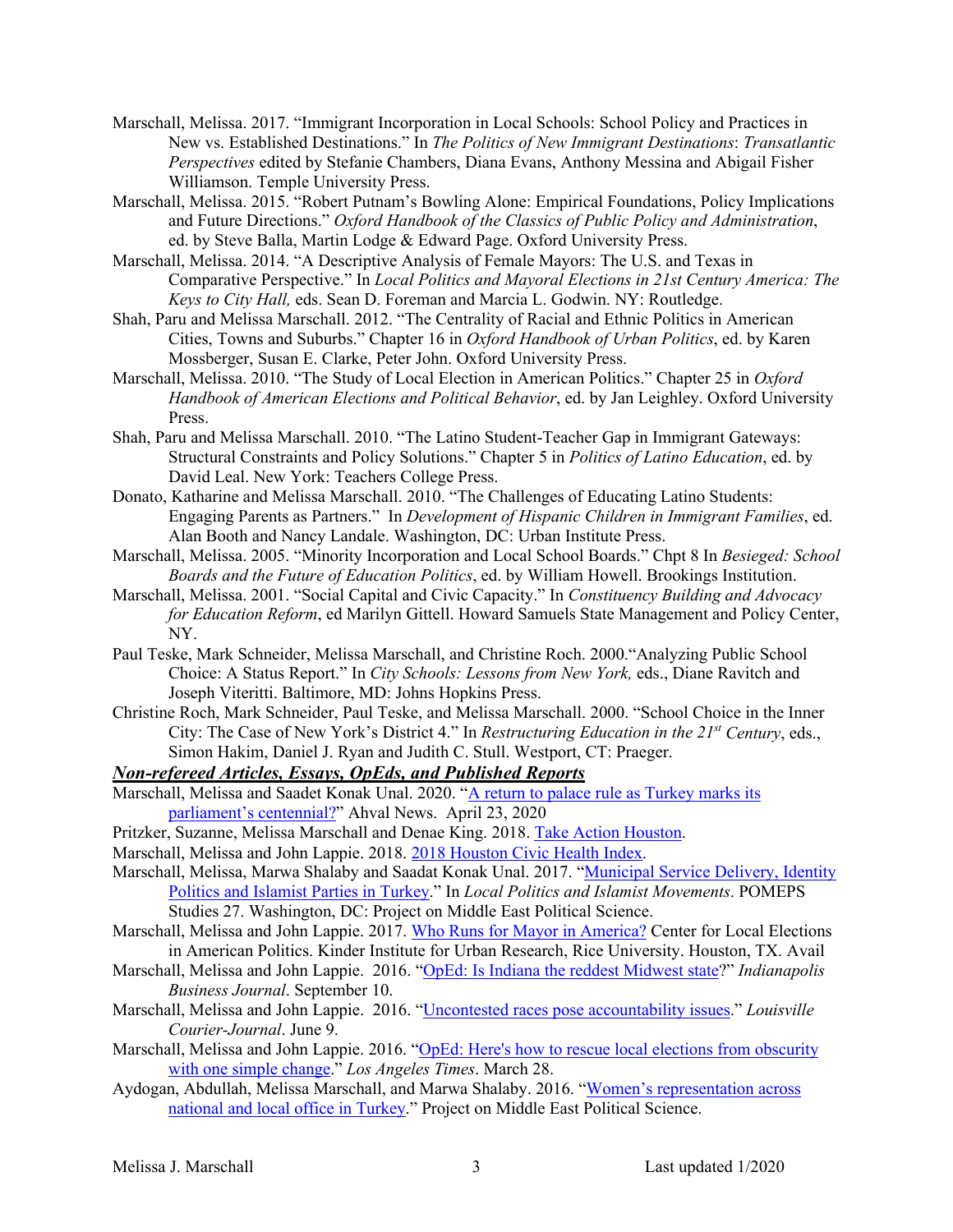- Marschall, Melissa and John Lappie. 2016. *Mayoral Elections in Kentucky, 2010-2014*. Center for Local Elections in American Politics. Kinder Institute for Urban Research, Rice University. Houston.
- Marschall, Melissa and John Lappie. 2016. Mayoral Elections in California, 1995–2014. Center for Local Elections in American Politics. Kinder Institute for Urban Research, Rice University, Houston.
- Marschall, Melissa and John Lappie. 2016. Mayoral Elections in Indiana, 2003-2015. Center for Local Elections in American Politics. Kinder Institute for Urban Research, Rice University, Houston.
- Marschall, Melissa and Abdullah Aydogan. 2015. "Mega Projects and the Limits of Urban Planning in Megacities: The Case of Istanbul in the AKP Era." In the *MENA and Asia*, essay series for the Middle East Institute. December 1.
- Marschall, Melissa, Paru Shah, and Anirudh Ruhil. 2011. "The Study of Local Elections: A Looking Glass into the Future" Symposium (essay and editors) *PS: Political Science and Politics* 44 (1): 97-100.
- Marschall, Melissa. 2008. "Local School Councils and Parent Involvement in Chicago." *The Evaluation Exchange* 14 (Spring): 9.
- Marschall, Melissa. 2006. "Some Thoughts on Immigrants, Schools, and Exclusionary Politics in the  U.S." *Politics of Education Association Bulletin* 30 (3): 1-5.
- Marschall, Melissa. 2000. *The Impact of Electronic Communications on the U.S. House of Representatives*. Prepared for the Price Waterhouse Endowment for the Business of Government.
- Marschall, Melissa and Anirudh Ruhil. 1999. *Aging in South Carolina: Seniors Speak Out*. Prepared for Senior Matters Consulting, Inc. and the Ad Hoc Committee on Seniors, Families, and Social Services, South Carolina State Legislature.
- Services, South Carolina State Legislature. Schneider, Mark, Paul Teske, Melissa Marschall, Michael Mintrom, and Christine Roch. 1997. "School Choice in the Community." *The Public Interest* 129 (Fall): 86-90.
- Paul Teske, Mark Schneider, Melissa Marschall and Christine Roch. 1997. *Evaluating the Effects of Public School Choice in District 4.* Prepared for The Center for Educational Innovation, The Manhattan Institute.

### **GRANTS**

- • Houston Solutions Lab, "Data-Driven Campaign Design and Evaluation for Census 2020: Get Out the Count (GOTC) in Houston." (Co-PIs Anshumali Shrivastava, Jenifer Bratter, Ana Mac Naught). \$68,875. Sept. 3, 2019-August 31, 2020.
- • Houston Endowment Inc., "Harris County Civic Audit." (Co-PIs Suzanne Pritzker and Dinae King). \$53,024 May 15-December 31, 2018.
- • Houston Endowment Inc., "Assessing the Civic Health of Houston." \$71,500. August 1, 2017-July 31, 2018.
- Knight Foundation, "Local Elections in America." \$200,000, May 1, 2015-April 30, 2016.
- • National Science Foundation, "Local Elections in America Project Supplement" (Co-PI Paru Shah). 10/01/12 - 09/30/13. \$48,000.
- • K2I Innovation Grant: Enriching Rice through Information Technology (ERIT), (Co-PI Paru Shah) \$25,000. "Local Elections in American Project (LEAP). Aug. 2010-Aug. 2011.
- • National Science Foundation (Co-PI Paru Shah), \$640,410. "Local Elections in American Project (LEAP). Aug. 2010-Aug. 2013 (SES-0962175).
- • National Science Foundation (Co-PI Paru Shah and Anirudh Ruhil), \$50,000. "Local Elections in America Project Workshop." June 2009-December 2009.
- • Social Science Research Institute. \$1,500. "Underrepresented Groups in Subnational Politics Conference," Rice University, May 14-16, 2009.
- • Russell Sage Foundation (Co-PI Katharine Donato), \$28,000. "Immigrant Civic Engagement and Political Participation-Supplement." Feb 2008-Aug. 2009.
- • National Science Foundation (Co-PI Katharine Donato), \$300,893. "Immigrant Parent Involvement in Schools, Communities and Politics." July 2006-June 2009 (SES-0617644)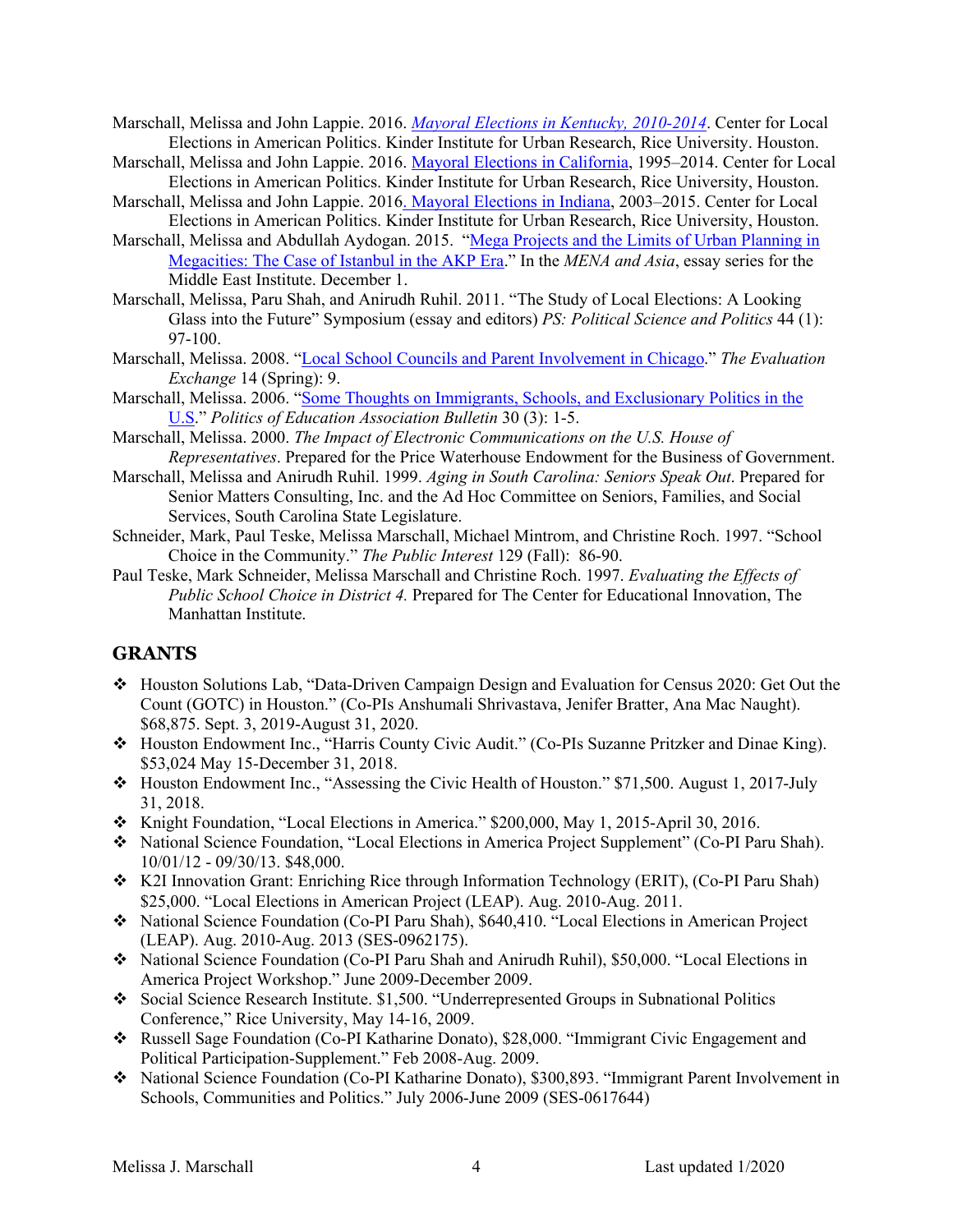- • Russell Sage Foundation (Co-PIs Katharine Donato and Audrey Singer), \$151,763. "Proxy for the Future? Immigrant Civic Engagement and Political Participation." Jan. 2006-Aug 2009.
- • James A. Baker III Institute for Public Policy. "Immigration and its Implications for Education Policy and Schooling Outcomes among Latinos in the U.S." \$3,000. Summer 2004.
- • Campus Research Board Grant, (Co-PI Anirudh V. Ruhil) \$13,573. "Towards a Theory and Methodology for Studying Power Sharing Relations." Jan. 2002- Jan. 2003.
- • Office of Social Science Research Seed Grant, \$3,475. "Minority Incorporation in Local Politics: The Role of Institutions and Context in the Study of Black Elected Officials." Oct. 2001-June 2002.
- • PwC Endowment for the Business of Government, \$15,000. "The Impact of Electronic Communication on the U.S. House of Representatives." February 1999-November 1999.
- • College of Liberal Arts Scholarship Support (CLASS) Award, University of South Carolina, \$9,972. "Micro-Foundations of Urban Revitalization Reform." January 2000-September 2000.

# **CONFERENCES & WORKSHOPS ORGANIZED**

- 2014 Turkey at Crossroads?: The 2014 Presidential Elections, July 24<sup>th</sup>. Rice University
- 2013 AALIMS (Association for Analytical Learning about Islam and Muslim Societies) conference (with Mahmoud El-Gamal), Baker Institute, Rice University April 5-6, 2013.
- 2009 Underrepresented Groups in Subnational Politics (with Ken Meier & Elizabeth Rigby). Rice University, May 14-15.
- 2009 Local Elections in America Project (with Paru Shah & Anirudh Ruhil). Macalester College, St. Paul, MN. July 13-14.

# **REVIEWS**

- 2009 Zoltan Hajnal. 2006. Changing White Attitudes Toward Black Political Leadership. Cambridge: Cambridge University Press. In *Urban Affairs Review*, vol. 44 (3): 446-49.
- 2002 Terry M. Moe. 2001. Schools, Vouchers, and the American Public. Washington, DC: The Brookings Institution. In *Journal of Politics*, vol. 64 (May): 695-6.
- 2001 Douglas S. Reed. 2001. On Equal Terms: The Constitutional Politics of Equal Opportunity.  Princeton: Princeton University Press. In *American Journal of Education*, vol. 109 (4): 157-64.
- 2000 Frederick M. Hess. 1999. Spinning Wheels: The Politics of Urban School Reform. Washington, DC: The Brookings Institution. In *American Political Science Review*, vol. 94 (March): 190.
- 1999 Paul T. Hill, Lawrence C. Pierce, and James W. Guthrie. 1997. Reinventing Public Education. Chicago: University of Chicago Press. In *Journal of Public Administration Research and Theory*, vol. 9 (April): 351-356.
- Kansas. In *Urban Affairs Review*, vol. 35 (November): 304-306. 1999 Clarence N. Stone (ed.). 1998. Changing Urban Education. Lawrence, KS: University Press of
- 1992 Stepan Haggard. 1990. Pathways from the Periphery. Ithaca, NY: Cornell University Press.  *Journal of Economics and Administrative Studies*, vol. 6 (1-2): 226-30.

### **AWARDS**

- • APSA Urban Politics Section best paper award in 2008 for Schools and Parental Involvement Policy: A Macro-Level Analysis of Immigrant Gateway Districts" (with Paru Shah and Katharine Donato).
- • Southwest Political Science Association Allen Saxe Best Paper Award in 2005 for "The Attitudinal Effects of Minority Incorporation: Examining the Racial Dimensions of Trust in Urban America."
- • Southwest Political Science Association Allen Saxe Best Paper Award in 2004 for "Minority Incorporation in Local School Boards."
- *Schools: Consumer Choice and the Quality of American School.*  • Policy Studies Organization Aaron Wildavsky Award for Best Policy Book in 2000-2001, *Choosing*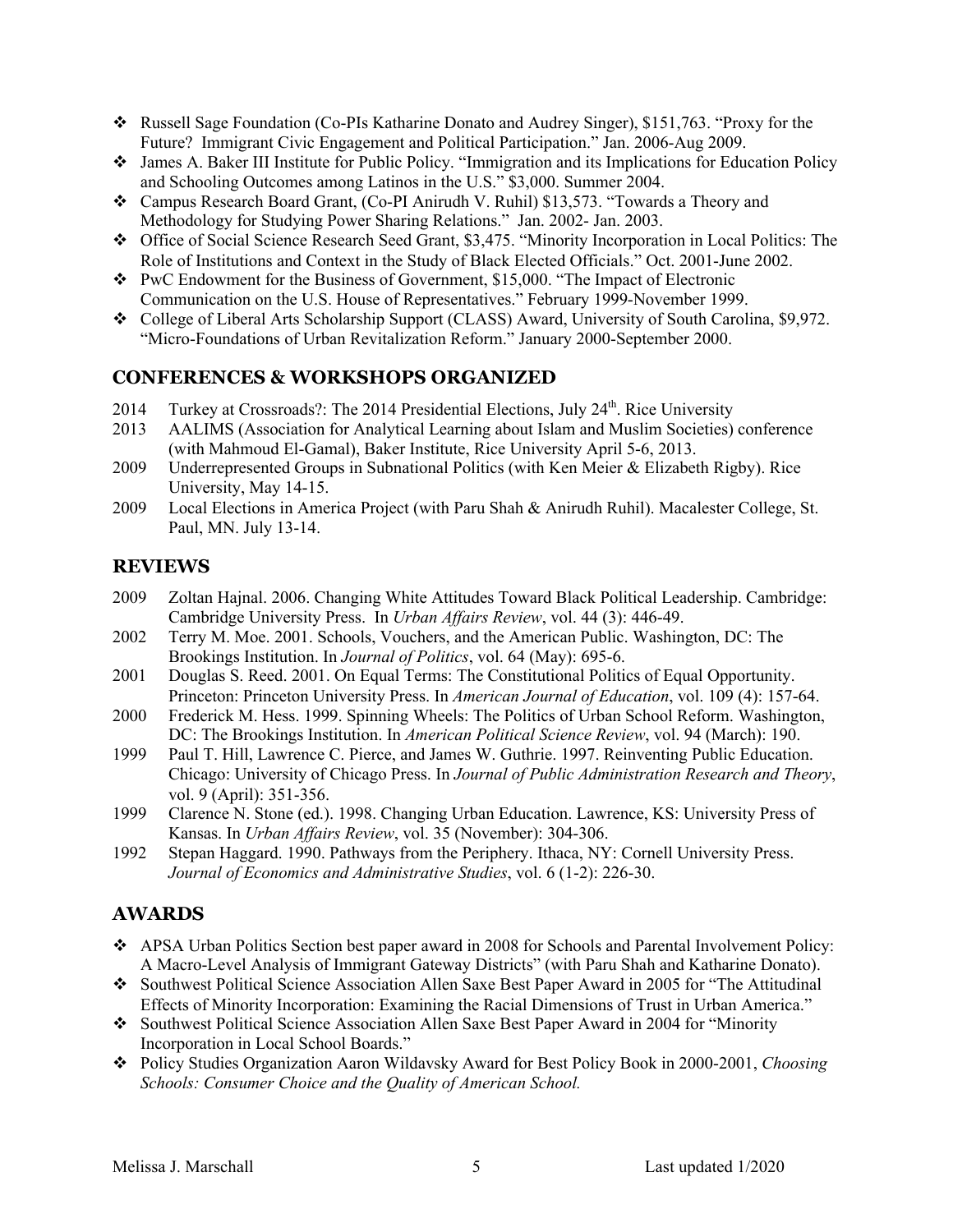• Congressional Quarterly Press Award, Law and Courts Section of APSA, Best Graduate Student Paper during 1995-1996, "A Neo-Marksist Model of Supreme Court-Congress-Presidential Interaction: The Civil Rights Cases, 1953-92" (with Andreas Broscheid).

# **PROFESSIONAL SERVICE**

#### Editorial Boards

- *Political Behavior*, 2020-
- *State Politics and Policy Quarterly*, 2015-2017
- *Urban Affairs Review*, 2007-2009
- *Journal of Politics,* 2009-2013

American Political Science Association

- William Anderson Award Committee Chair, 2015
- *Urban Politics Section*, President 2013-14
- Ralph J. Bunche Award Committee Chair, 2011-12.
- *Urban Politics Section* Best Book Award Committee Chair 2010-11.
- Program Chair*, Urban Politics Section*, 2008
- *Public Policy Section* Best Paper Award Committee, 2004
- *Urban Politics Section* Newsletter Co-Editor, 2000-2004.
- *Urban Politics Section* Executive Council Member, 2000-02.
- *Public Policy Section* Nominations Committee, 2001

Midwest Political Science Association

- *Harrell Rogers Scholarship Committee*, 2008, 2014.
- *Urban and Local Politics* Section Head for the 2001 Annual Meeting.

Southwestern Political Science Association

- Allen Saxe Best Paper Award Committee 2012-13
- Vice President and Program Chair, 2010-11
- Executive Council Member, 2007-09.
- Ted Robinson Award Committee Member, 2007.

Southern Political Science Association

- *Urban Politics* Section Head, 2012 Annual Meeting
- *Journal of Politics*, Best Paper Award Committee, 2010.
- *Public Policy Section* Head, 2007 Annual Meeting.
- *Urban Politics* Section Head, 2001 Annual Meeting.

Urban Affairs Review (UAR)

 • *Best Paper Award* 2017-18.

**Other** 

- • Scientific Evaluation Council Member, Center for Studies in Public Administration and Public Policy University of Minho, Braga, Portugal, 2002.
- Mellon/ACLS Dissertation Completion Fellowship Review Committee, 2010-2014.
- University of Oklahoma, Department of Political Science External Review Committee (2020)

### **INVITED TALKS, PRESENTATIONS, AND CONFERENCE PARTICIPATION**

#### *Invited Talks*

- 2019 "Women Running for Local Office: Making the Case for Local Elections & The Pink Wave 2.0." Scientia Lecture, Rice University, Oct. 22, 2019.
- 2019 "Party Ideology, Electoral Context, and Parties' Strategic Behavior: List Formation and Women's Pathways to Local Office in Turkey" (with Marwa Shalaby). Women in Subnational Politics Workshop, Tulane University. Feb 22-23, 2019.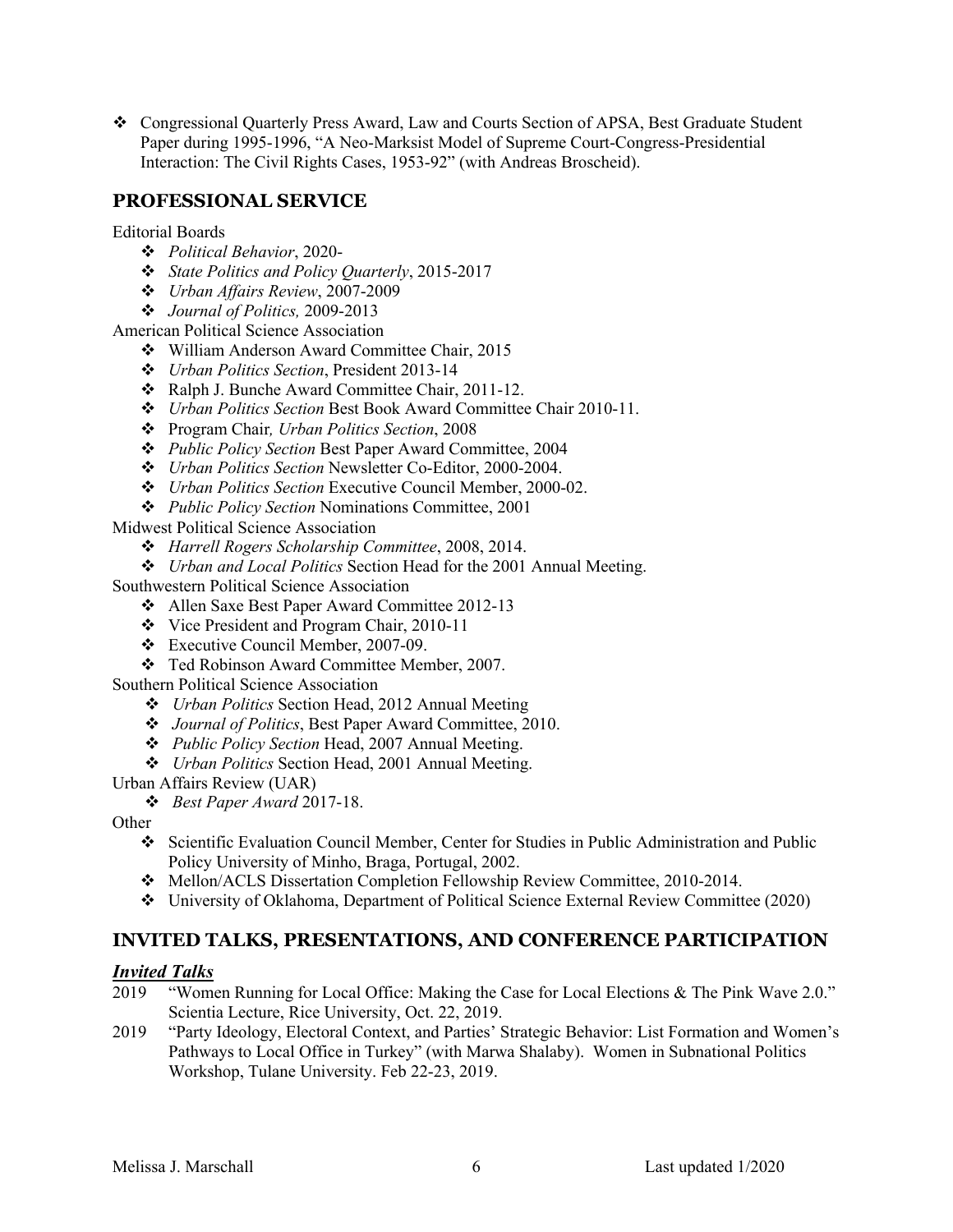- 2018 "The Voting Rights Act & Minority Representation in Local Government." Nottingham Interdisciplinary Centre for Economic and Political Research (NICEP). University of Nottingham. June 18-19.
- 2017 "Local Elections in America." Global Election Technology Summit. San Francisco, May 18.
- 2016 "Building Modern Data Infrastructure for the Social Sciences." Presented at the Social Science Big Data Workshop, February 9. Rice University.
- 2015 "The Study of Local Elections in America." Dept. of Political Science, Ohio State University, November 12.
- 2015 "The Voting Rights Act & Minority Representation in Local Government." Center for American Political Studies, Harvard University, March 27, 2015.
- 2015 "The Voting Rights Act & Minority Representation in Local Government." University of Notre Dame. January 20, 2015.
- 2014 "The Parental Involvement Gap." Colloquium on the Law, Economics and Politics of Urban Affairs, New York University. April 2.
- 2013 "Minority Representation in Local Politics." University of Maryland. December 6.
- Destinations." *The Challenges and Opportunities of Diversity in New Immigrant Destinations*  Conference, Trinity University. October 11-12 2013 "Immigrant Incorporation in Local Schools: School Policy and Practices in New vs. Established
- 2013 "The Process of Minority Incorporation in Local Politics and Government." Project for Equity, Representation and Governance, Texas A&M University. April 16,
- Center, St. Thomas University, Houston, April 30. 2012 "Either We Depend on God or on Power: The Case of the Arab Spring." Crossroads, Cultural
- 2011 "What Happens to Election Returns and Records After the Contest is Over?" Ephemera and Archive Conference, Dec. 2-4, Houston, TX.
- 2011 " Immigrants and Schooling in the U.S.: Trends and Challenges in the New Millennium," Center for North American Studies, University of Tampere, Finland, June 6-12.
- 2010 "Participation & Schooling For Immigrants and Minorities in 21st Century America," presented:
	- • The Department of Political Science, Stony Brook University, May 18.
		- • The National Center for Children and Families, Teachers College, Columbia University, April 26.
		- The Russell Sage Foundation, New York, March 17.
	- The American Society and Politics Workshop, Columbia University, Jan.25.
- 2010 "State Policy and Immigrant Incorporation in Local Education" (with Elizabeth Rigby). States as Facilitators or Obstructionists of Local Governments Conference. FSU, Feb. 25-27.
- 2010 "Immigrant Families and Schools in Three New York City Communities." The Education Collaborative, New York City, Feb. 10.
- 2009 "Immigrant Parent Involvement in Schools." Columbia Population Research Center, Columbia University. Oct. 15.
- Merging for Action) Conference, Rice University, March. 2009 "Black Political Incorporation in Local Politics." ALMA (African Americans and Latinos
- 2009 "The Impact of Policies and Representation on Minority Parent Involvement." Underrepresented Groups in Subnational Politics Conference, Rice University, May.
- 2008 "Representation, Governance and Participation: Immigrants and Minorities in American Schools." Department of Leadership, Policy & Education, Vanderbilt University, January.
- 2007 "Schools and Parental Involvement Policies in U.S. Immigrant Gateway Cities." Social Science Research Council, Second International Workshop: Immigrant Communities, Education, Civic and Cultural Inclusion, New York. Dec 2-4.
- 2006 "Operationalizing Social Capital." Conference on Race and Social Capital, Texas A&M, Feb. 11.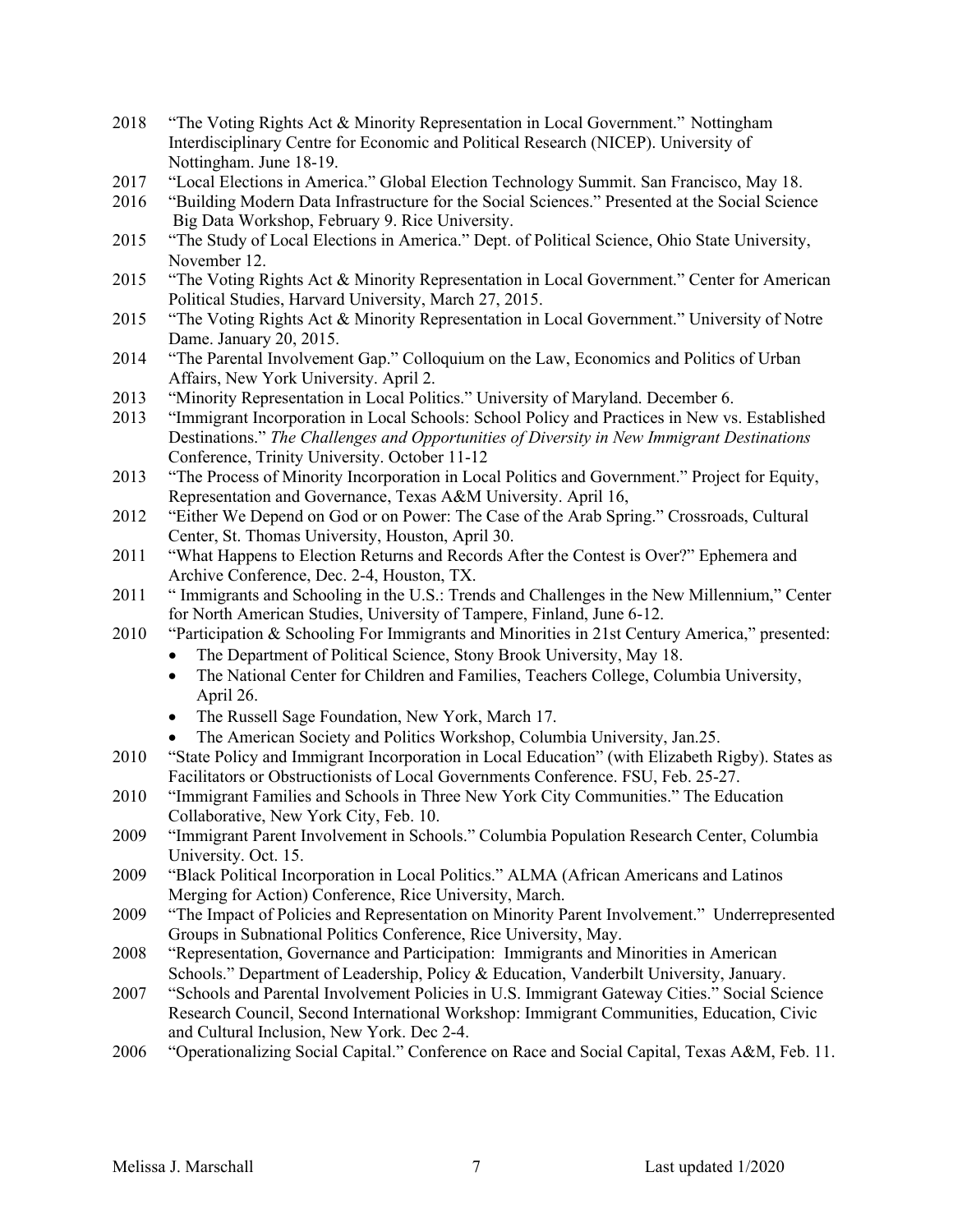- 2004 "School Governance and Latino Representation: Do Local School Councils Promote Effective Schooling?" (with Paru Shah). Politics of Latino Education Conference, University of Texas-Austin, Dec. 10-11
- Government." Dept. of Political Science, Arizona State University, Oct. 29, 2004. 2004 "Substantive Symbols: The Attitudinal Dimension of Black Political Incorporation in Local
- 2004 "The Attitudinal Dimension of Political Incorporation: Service Delivery and Citizen Satisfaction under Black Electoral Representation." Dept. of Political Science, Texas Tech University, April 23, 2004.
- 2004 "Minority Incorporation and Local School Boards." Peabody Center for Educational Policy, Vanderbilt University, February 6.
- 2003 "Minority Representation and Local School Boards." Presented at the School Board Politics Conference, Kennedy School of Government, Harvard University, Oct. 15-17.
- 2002 "The Attitudinal Dimension of Political Incorporation: Service Delivery and Citizen Satisfaction under Black Electoral Representation." Rice University, November.
- 2002 2002 "The Attitudinal Dimension of Political Incorporation: Service Delivery and Citizen Satisfaction under Black Electoral Representation." University of California-Riverside, November.
- 2002 "Civic Engagement and Local Politics: Comparing the Effects of Neighborhood Context."  Presented at the *American Politics Workshop*, University of Chicago, January.
- 1999 "Coproduction in Schools: Building Social and Human Capital in Urban Communities."  *Multidisciplinary Pathways to Children's Learning, Development, and Transitions to Adulthood*  Conference sponsored by the National Science Foundation, Indiana University, August.
- 1999 "Social Capital and Civic Capacity." *Seminar on Constituency Building and Advocacy in Schools*, Management Policy Center, New York, June. hosted by the Ford Foundation, the Open Society Institute, and the Howard Samuels State
- 1998 Inner-City Schools and Communities." NSF Workshop on *Revitalizing Urban Democracy*, New 1998 "Institutional Reform, Citizen Involvement and Social Capital: The Effects of Coproduction on York, April.

#### *Papers Presented*

- 2020 "Policy Barriers to Civic Engagement: Community-Engaged Research to Inform Policy Change." Conference. Washington, DC. Jan 15-19. (with Suzanne Pritzker and Dinae King). Society for Social Work and Research 24<sup>th</sup> Annual
- 2019 "The Pink Wave: An Examination of Women Running for Local Office" (with Markie McBrayer and John Lappie). Paper prepared for presentation at the Annual Meeting of the American Political Science Association, Washington DC. Aug. 31, 2019.
- 2019 "Party Ideology, Electoral Context, and Parties' Strategic Behavior: List Formation and Women's Pathways to Local Office in Turkey" (with Marwa Shalaby). Paper prepared for presentation at the Annual Meeting of the American Political Science Association, Washington DC. Aug. 29, 2019
- 2017 "Municipal Service Delivery, Identity Politics and Islamist Parties in Turkey," (with Marwa Shalaby and Saadet Konak Unal). Paper presented at the Workshop on Islamists and Local Politics, June 14, Brastad, Sweden.
- 2017 "Takes Two to Tango: Local Candidates and the Health of American Democracy," (with John Lappie and R. Lucas Williams). Paper prepared for presentation at the Annual Meeting of the Midwest Political Science Association, Chicago, April
- 2017 "The Rise of Female Mayors in the American South," (with Carly Mayes, Avesh Krishna, Saadet Konak Unal and Jessica Huang). Paper prepared for presentation at the Annual Meeting of the Midwest Political Science Association, Chicago, April
- 2016 "The Voting Rights Act and Latino Participation and Turnout in Local Legislative Elections," Meeting of the American Political Science Association, Philadelphia, September. (with Amanda Rutherford and John Lappie). Paper prepared for presentation at the Annual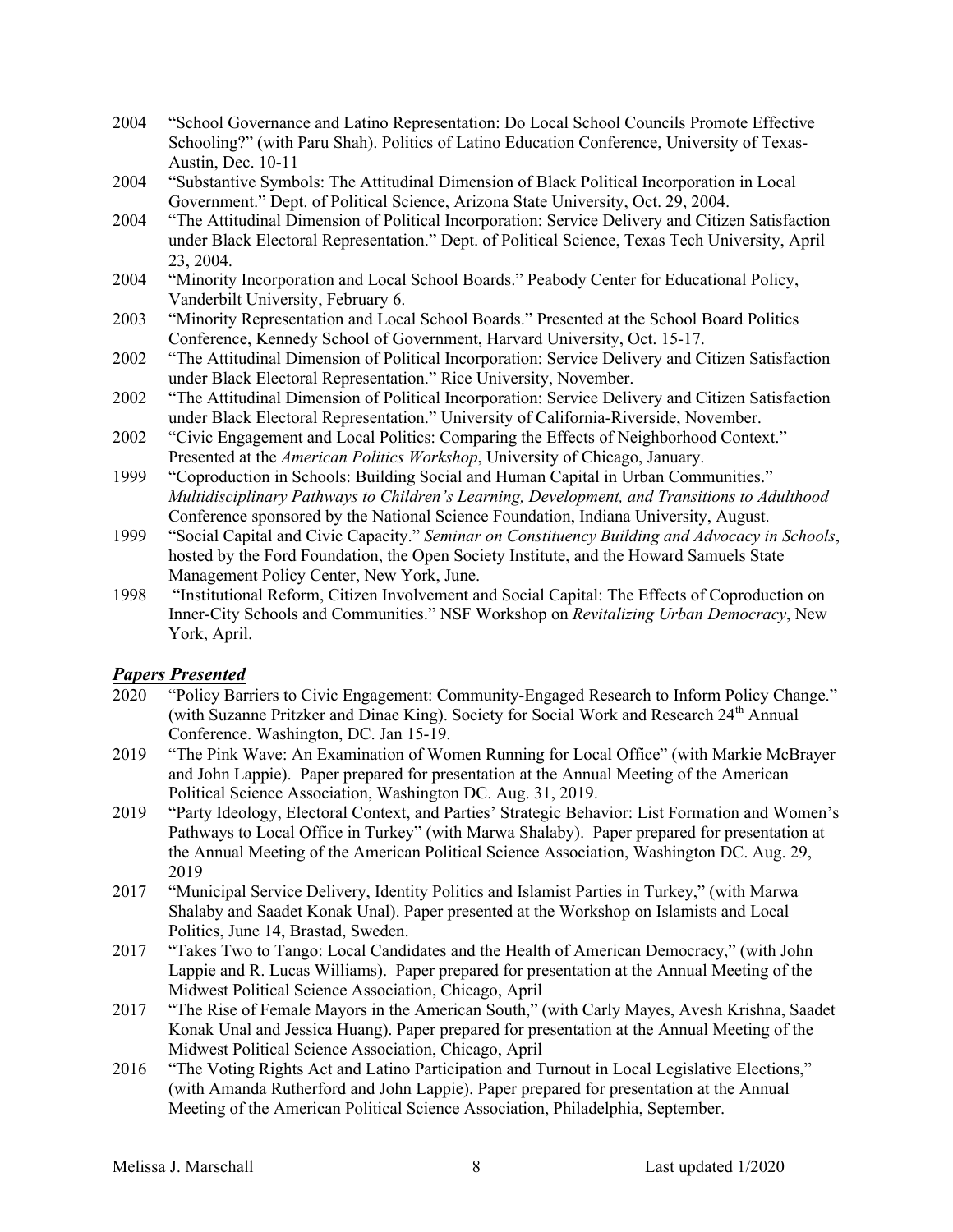- 2016 "Detecting influential users and communities in censored tweets using data-flow graphs," (with R. S. Tanash, A. Aydogan, Z. Chen, D. S. Wallach, D. Subramanian, and C. Bronk). Paper presented at the 33rd Annual Meeting of the Society for Political Methodology (POLMETH), Houston, TX, 2016
- 2016 "From Town Councils to the Grand National Assembly:Women's Electoral Representation in Turkey" (with Marwa Shalaby and Abdullah Aydogan). Paper prepared for presentation at the Annual Meeting of the Midwest Political Science Association, Chicago, April.
- 2016 "From Town Councils to the Grand National Assembly:Women's Electoral Representation in Turkey" (with Marwa Shalaby and Abdullah Aydogan). Paper prepared for presentation at The World, New York University Abu Dhabi. March 7-8, 2016. International Conference on Women's Political Participation and Leadership in the Developing
- 2015 "Multiracial Places and Faces: The Supply and Electoral Prospects of Latino Candidates in Local Houston, Dec 3-5. Elections." (with Paru Shah). Conference on the Politics of Latino Identity, University of
- 2015 "Distributive Politics, Housing, and the Electoral Success of Turkey's Justice and Development Annual Meeting, San Francisco. Sept 2-5. (AKP) Party. (with Abdullah Aydogan and Alper Bulut). American Political Science Association
- 2015 "Distributive Politics, Housing, and the Electoral Success of Turkey's Justice and Development (AKP) Party. (with Abdullah Aydogan and Alper Bulut). Presented at the Networks of Dependency International Workshop, Center for Near and Middle Eastern Studies, Phillips-University Marburg, Germany. July 21-22.
- 2015 "The Voting Rights Act and Latino Participation in School Board Elections: How Efficacious are the Language Assistance Provisions?" (with Amanda Rutherford). Midwest Political Science Association, April 16, Chicago.
- 2015 "Clientelistic Sources of AKP Governance in Turkey: Does Housing Create Votes?" (with Abdullah Aydogan and Alper Bulut). Midwest Political Science Association, April 16, Chicago.
- 2015 "Party Voting in Turkey: Explaining the Durability of AKP Support," (with Abdullah Aydogan and Alper Bulut). International Society of Political Psychology (ISPP) Workshop on Political Psychology Perspectives on Participation and Protest in the Middle East. March 6, 2015 Yasar University, Izmir, Turkey.
- Representation, and Educational Equity" (with Amanda Rutherford). Penn State Conference on Civil Rights and Education. State College, PA. June 6–7. 2014 **"**Do Voting Rights Matter for the Classroom? Exploring the Link between Voting Rights,
- 2014 "Multiracial Places and Faces: Minority Representation in Changing Racial Contexts" (with Paru Shah and Jaehoo Park). Midwest Political Science Association, April, Chicago.
- 2013 "Immigrant Incorporation in Local Schools: School Policy and Practices in New vs. Established Destinations." American Political Science Association, Chicago, Aug. 28-Sept. 1.
- 2013 "Voting Rights for Whom?: Examining the Effects of the Voting Rights Acts on Latino Political Incorporation" (with Amanda Rutherford). American Political Science Association, Chicago, Aug. 28-Sept. 1.
- 2013 "The Process of Minority Incorporation in Local Politics and Government" (with Anna Mikulska), Midwest Political Science Association, Chicago, April 11-14.
- 2013 "The Process of Minority Incorporation in Local Politics and Government." (with Anna Mikulska). Southern Political Science Association, Orlando, Jan. 4, 2013.
- 2012 "The Supply Side of Minority Representation: When and Where do Minority Candidates Run?" (with Paru Shah & Nicholas Davis). Southern Political Science Association, New Orleans, Jan.
- 2011 "The Supply Side of Minority Representation: When and Where do Minority Candidates Run?" (with Paru Shah). American Political Science Association, Seattle, WA. Sept.
- 2011 "Immigrant Parents and Schools," Annual Meeting of the Southwest Political Science Association, Las Vegas, March 16-18.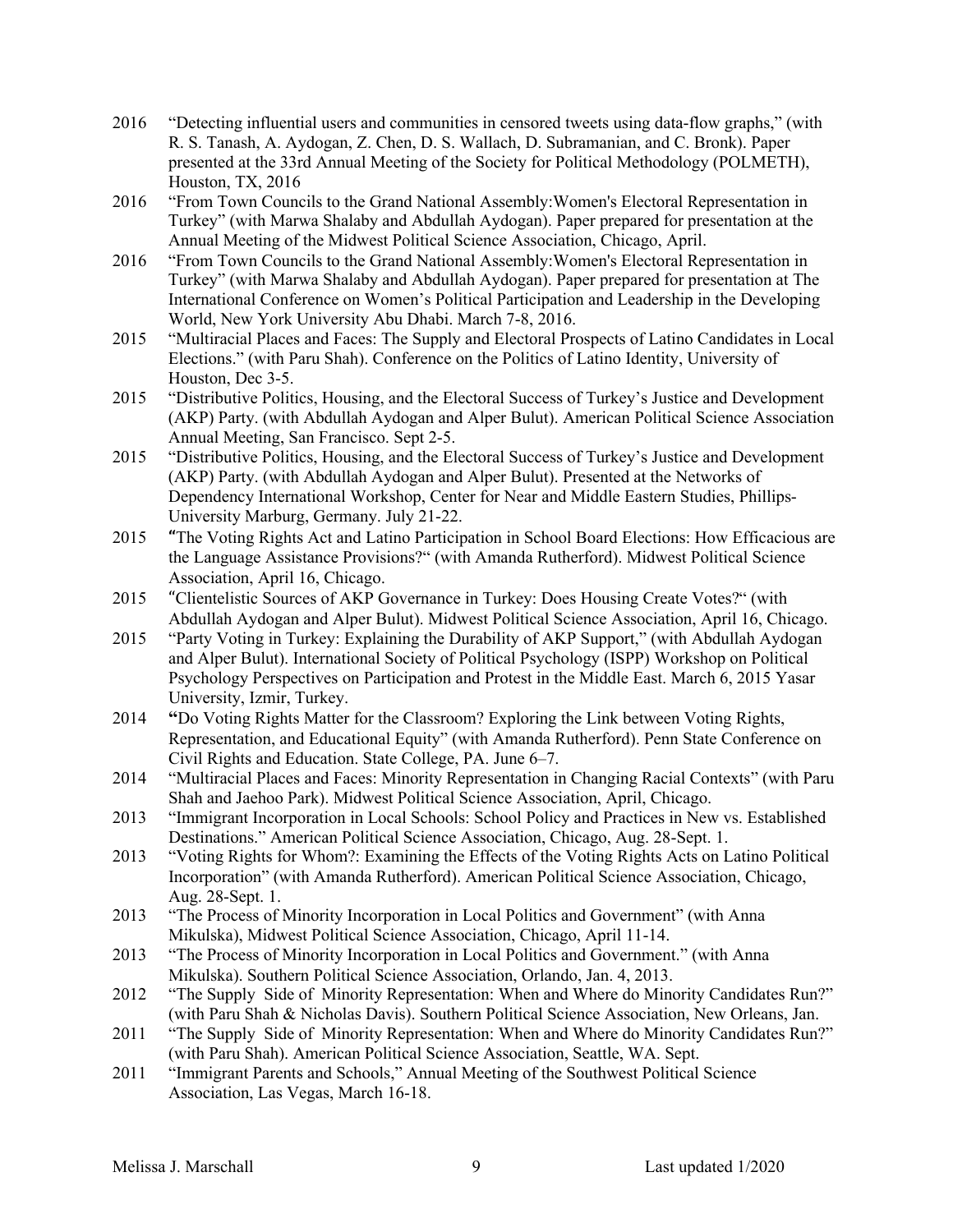- Political Science Association, Las Vegas, March 16-18. 2011 "The Racial and Ethnic Complexion of Elected Officials in American Local Government: Trends, Implications, and Research Trajectories," (with Paru Shah). Annual Meeting of the Southwest
- and Jasmine Jenkins). Annual Meeting of the Association of Public Policy Analysis and Management, Boston, Nov. 4-6. 2010 "State Language Policy and Immigrant Incorporation in Local Schools," (with Elizabeth Rigby
- Anirudh Ruhil). Presented at the Annual Meeting of the Midwest Political Science Association, Chicago, April 2-5. 2009 "Minority Council Representation: New Directions in Models and Data" (with Paru Shah and
- 2009 "Minority Council Representation: New Directions in Models and Data" (with Paru Shah and Anirudh Ruhil). Presented at the Annual Meeting of the Southwest Political Science Association, Denver, April 7-9.
- 2008 "Schools and Parental Involvement Policy: A Macro-Level Analysis of Immigrant Gateway Districts" (with Paru Shah and Katharine Donato), Presented at the Annual Meeting of the Southwest Political Science Association, Los Vegas, March.
- 2007 "Schools and Parental Involvement Policy: A Macro-Level Analysis of Immigrant Gateway Districts" (with Paru Shah and Katharine Donato). Presented at the Annual Meeting of the Political Science Association, Chicago, Aug. 29-Sept. 2.
- 2007 "I Got Here First: Black Representation On City Councils and Boards" (with Paru Shah and Anirudh Ruhil). Presented at the Annual Meeting of the Midwest Political Science Association, Chicago, April 12-14.
- 2007 "Mayoral Takeovers in Urban Education: When, Where and Why?" (with Carlos Cuellar and Praveena Lakshmanan). Presented at the Annual Meeting of the Southern Political Science Association, New Orleans, Jan 4-6.
- 2006 "Parental Involvement and Educational Outcomes for Minority Students" (with Renita Miller and Paru Shah). Presented at the Annual Meeting of the Southern Political Science Association, New Orleans, Jan 4-6.
- 2006 "Birds of a Political Feather: Does Tiebout Sorting Lead to Partisan Polarization in American Metropolitan Areas?" (with Wendy Rahn). Presented at the Annual Meeting of the Political Science Association, Philadelphia, Aug. 31-Sept. 3.
- Paru Shah). Presented at the Annual Meeting of the Political Science Association, Philadelphia, 2006 "Parental Involvement and Educational Outcomes for Minority Students" (with Renita Miller and Aug. 31-Sept. 3.
- 2006 "Birds of a Political Feather: Ideology, Partisanship, and Geographic Sorting in the American Electorate" (with Wendy Rahn). Presented at the Annual Meeting of the Midwest Political Science Association, Chicago, April 21.
- 2005 "Seeing or Living Diversity—Contact with Diverse Others and the Development of Generalized Trust" (with Dietlind Stolle). Presented at the Comparative Industrialized Workshop at the Annual Meeting of the Canadian Political Science Association, London, Ontario, June 2.
- 2005 "Waiting for Godot? Black Mayors and Public Finance" (with Anirudh Ruhil). Presented at the Annual Meeting of the Midwest Political Science Association, April 7-9, Chicago.
- 2005 "Representation and Educational Opportunities for Latinos" (with Paru Shah). Presented at the Annual Meeting of the Midwest Political Science Association, April 7-9, Chicago.
- 2005 "The Attitudinal Effects of Minority Incorporation: Examining the Racial Dimensions of Trust in Urban America" (with Paru Shah). Presented at the Annual Meeting of the Southwestern Political Science Association, New Orleans, March 24-26.
- Urban America." Presented at the  $27<sup>th</sup>$  Annual Scientific Meeting of the International Society of Political Psychology, Lund, Sweden, July 15-18, 2004. 2004 "The Attitudinal Effects of Minority Incorporation: Examining the Racial Dimensions of Trust in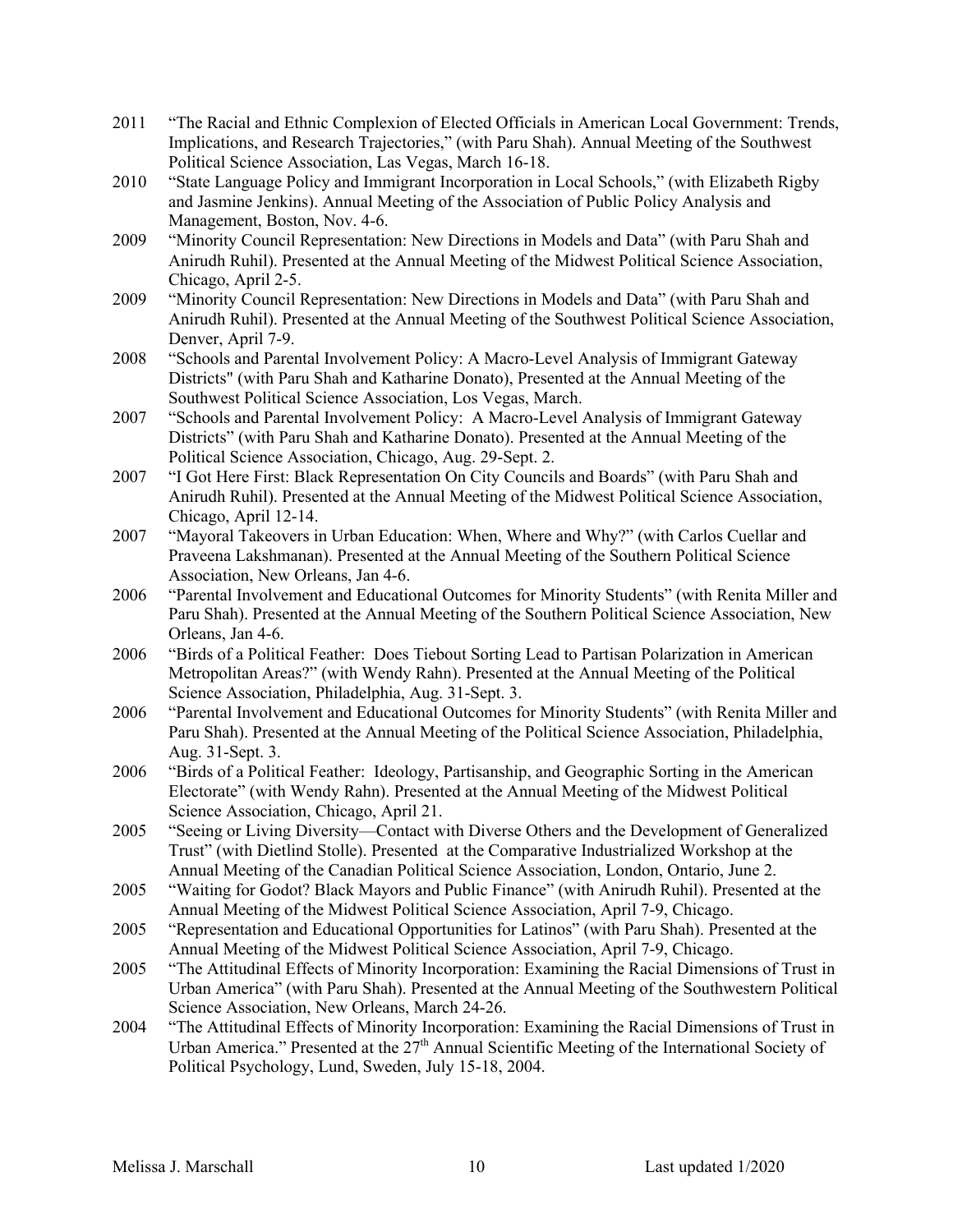- 2004 "The New Racial Calculus: Electoral Institutions and Black Gains in City Hall" (with Anirudh Ruhil). Presented at the Annual Meeting of the Midwest Political Science Association, April 15- 18, Chicago.
- 2004 "Minority Representation and Local School Boards." Presented at the Annual Meeting of the Southwest Social Science Association, Corpus Christi, March 18-20.
- 2003 "Hues in the House: A Panel Analysis of Black Electoral Gains in City Halls" (with Anirudh Ruhil). Presented at the Annual Meeting of the American Political Science Association, Philadelphia.
- 2003 "Revisiting the Question of Civic Capacity and Urban School Reform" (with Paru Shah). Presented at the Annual Meeting of the American Political Science Association, Philadelphia.
- 2003 "The Institutional and Social Context of Urban School Reform" (with Paru Shah). Presented at the Annual Meeting of the Canadian Political Science Association, Halifax, Nova Scotia April.
- 2002 "Minority Incorporation in Local Politics: The Role of Institutions and Social Context in Urban Service Delivery" (with Anirudh Ruhil). Presented at the Annual Meeting of the American Political Science Association, Boston, August.
- 2002 "Why Put the Horse Before the Cart? Endogenous Institutions in Urban Politics" (with Anirudh Ruhil and Mihriye Mete). Presented at the Annual Meeting of the Midwest Political Science Association, Chicago, April.
- 2001 "Collective Action, Social Capital and Neighborhood Social Context." Presented at the Annual Meeting of the Southern Political Science Association, Atlanta, November.
- 2001 "Urban Villagers or Urban Legend? Investigating the Effects of Neighborhood Context on Social Capital" (with Dietlind Stolle). Presented at the Annual Meetings of the American Political Science Association, San Francisco, August.
- 2000 "Civic Engagement and Local Institutions: Comparing the Effects of Neighborhood Context." Presented at the Annual Meeting of the American Political Science Association, Washington, DC, August.
- 2000 "The Institutional and Social Contexts of Participation: American Inner Cities" Presented at the 28th Joint Sessions of Workshops, European Consortium for Political Research, Copenhagen, Denmark, April.
- 1999 "Political Attitudes and Participation in Non-political Institutions." Presented at the Annual Meeting of the American Political Science Association, Atlanta, September.
- 1999 "Institutional Involvement and Political Efficacy Among Inner-City Residents." Presented at the 1999 Midwest Political Science Association Meetings, Chicago, April.
- 1998 "The Institutional Link in Community Development: Coproduction, Schools and Social Organization in the Inner City." Presented at the Annual Meeting of the American Political Science Association, Boston, September.
- 1998 "Tiebout, School Choice, Allocative and Productive Efficiency." (with Mark Schneider, Paul Teske, and Christine Roch). Presented at the Annual Meeting of the American Political Science Association, Boston, September.
- 1998 "Limited Dependent Variable Models: Robust Estimation in Political Science Research."(with Anirudh Ruhil). Presented at the Annual Meeting of the Western Political Science Association, Los Angeles, March.
- 1998 Public Policy for Inner-City Schools: Institutional Arrangements and Coproduction." Presented at the Annual Meeting of the Midwest Political Science Association, Chicago, April.
- 1997 "Examining the Influence of Institutions on Supreme Court Civil Rights Decisions, 1953-1992." Association, Chicago, April. (with Andreas Broscheid). Presented at the Annual Meeting of the Midwest Political Science
- 1996 "Shopping for Local Public Goods: Networks and the Flow of Information." (with Mark Schneider, Paul Teske and Christine Roch). Presented at the Annual Meeting of the American Political Science Association, San Francisco, September.
- 1996 "Skimming vs. Sorting: Evaluating Evidence and Implications of Public School Choice."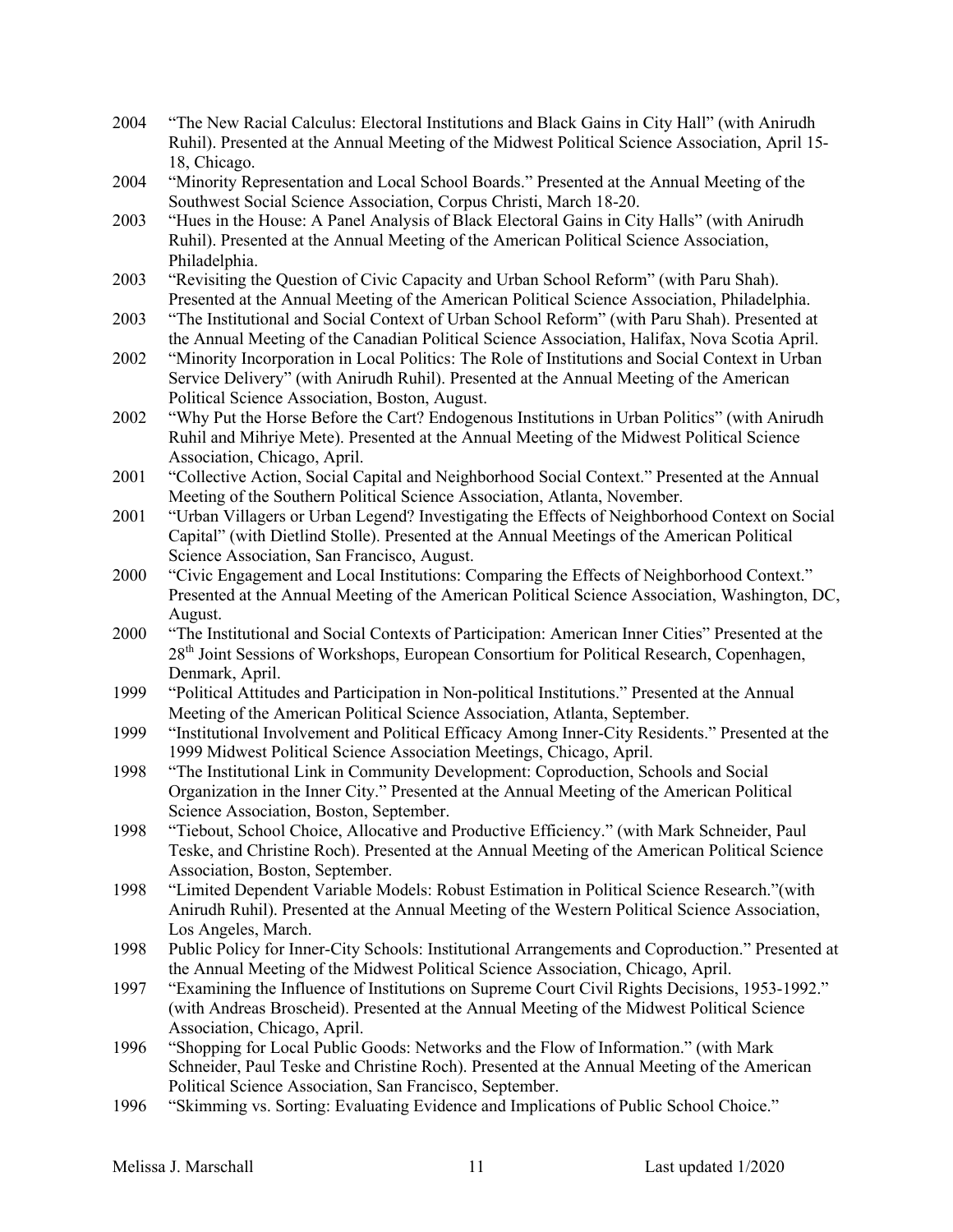Presented at the Annual Meeting of the Midwest Political Science Association, Chicago, April.

- 1995 "Shopping for Public Goods: Institutional Structure, Social Interactions, and the Search for Christine Roch). Presented at the Annual Meeting of the American Political Science Association, Chicago, September. Information about Local Schools." (with Schneider, Mark, Paul Teske, Michael Mintrom and
- 1994 "Policy Entrepreneurs and the Dynamics of Reform: A Game Theoretic Analysis." (with Joel Kaji). Presented at the Annual Meeting of the American Political Science Association, New York, September.

#### *Roundtables & Panel Discussant*

- 2018 People, Places and the Politics of Education—American Political Science Association,
- 2013 Race and Public Policy—Southern Political Science Association, Orlando, Jan. 3-5.
- 2012 *Minority Politics, Leadership & Governance in Cities* and *The Urban Economy*—Southern Political Science Association, New Orleans, Jan. 12-14.
- 2011 *Education Policy at Home and Abroad*—Southwest Political Science Association, Las Vegas, March 16-18.
- 2008 *Understanding Elections and Turnout*—Southwest Political Science Association, Las Vegas, March.
- 2008 *Education Policy*—Urban Politics and Public Policy Section. Annual Meeting of the American Political Science Association, Boston, Sept.
- 2008 *Urban Elections and the Urban Electorate*—Urban Politics Section. Annual Meeting of the American Political Science Association, Boston, Sept.
- 2006 *New Perspectives on Power, Federalism, and Policy Change in Education*—Federalism and Public Policy Sections. Annual Meeting of the American Political Science Association, Philadelphia, Sept.
- 2002 *Social Capital and Organizations*—Comparative Politics-Industrialized Countries. Annual Meeting of the Midwest Political Science Association, Chicago, April.
- 2001 *Models of Urban Political Behavior: The Influence of Individual Characteristics and Social Context*—Urban Politics Section. Annual Meeting of the American Political Science Association, San Francisco, August.
- 2001 *Midwest Public Administration Caucus President's Roundtable: "The Quasi-Market State: Hollow or Energized?"—*Public Administration Section. Annual Meeting of the Midwest Political Science Association, Chicago, April.
- 2000 *Street Level Consequences of Policy Change*—Public Policy Section. Annual Meeting of the Midwest Political Science Association, Chicago, April.
- 1999 Roundtable: The Political Dimensions of Urban Poverty—Urban Politics Section. Annual Meeting of the Southern Political Science Association, Savannah, GA, November.
- 1999 *Studies of Social Capital*—Public Opinion and Participation Section. Annual Meeting of the American Political Science Association, Atlanta, September.
- 1999 *Trust and Social Capital*—Political Culture Section. Annual Meeting of the Midwest Political Science Association, Chicago, April.
- 1998 *Social Capital and Democratic Politics*—Elections, Voting Behavior and Participation Section. Annual Meeting of the Midwest Political Science Association, Chicago, April.
- 1996 *Perspectives in Grassroots Politics Panel*—Urban Politics Section. Annual Meeting of the American Political Science Association, San Francisco, September.
- 1995 *Comparative Privatization Policy Panel*—Public Policy Section. Annual Meeting of the Midwest Political Science Association, Chicago, April.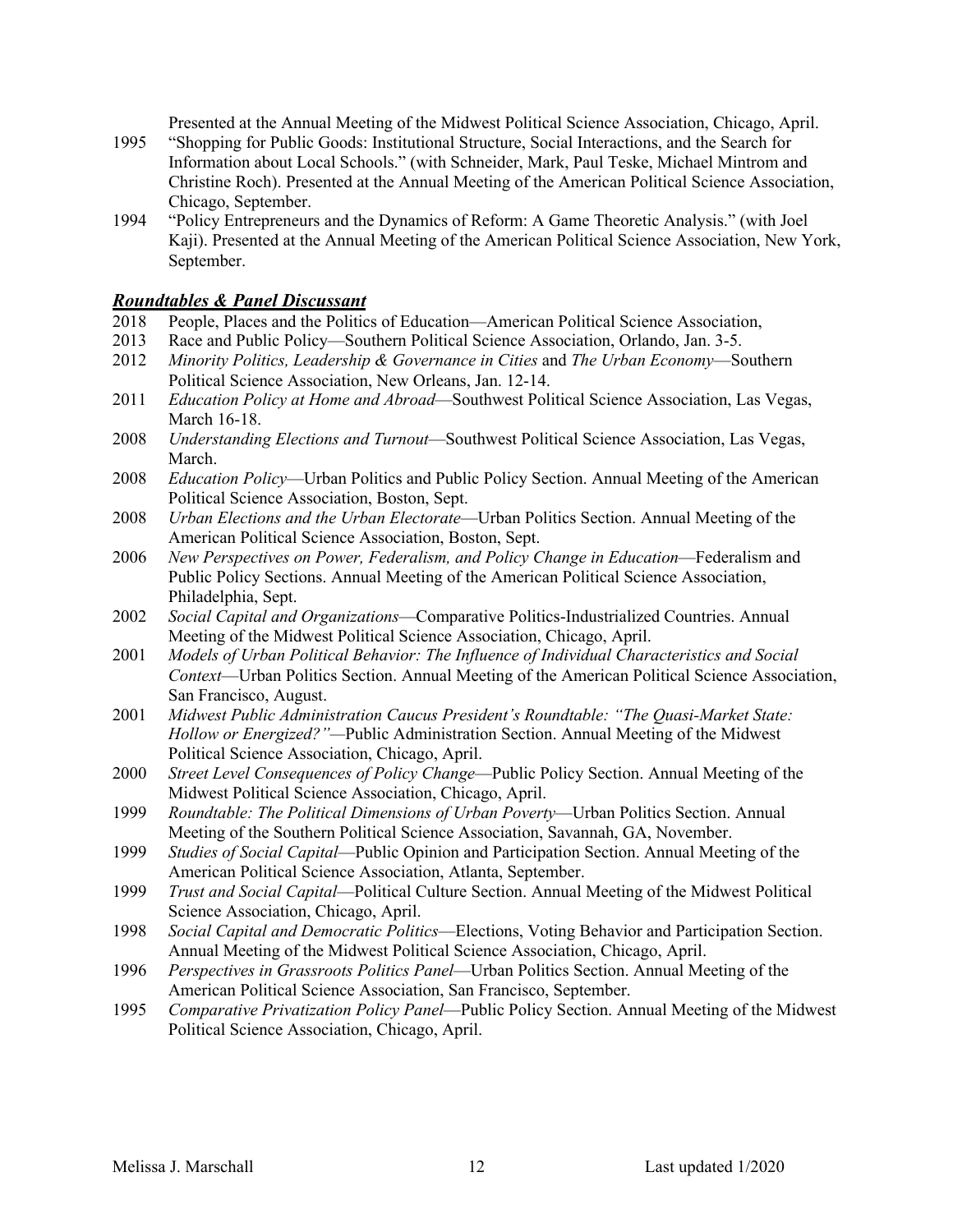### **MEDIA APPEARANCES**

- Unopposed Local Elections on the Rise. Top of the Mind with Julie Rose, BYU Radio. June 26, 2017
- • "LEAP California Mayoral Election Report & US Local Elections." Michael Smerconish Program, SiriusXM - POTUS Channel 124. April 4, 2016.
- • "Schools Raid Sports Budget to Stay Afloat." Fox 26 News, Houston 1/23/2012. afloat?CMP=201201\_emailshare [http://www.myfoxhouston.com/dpp/news/local/120123-schools-raid-sports-budget-to-stay-](http://www.myfoxhouston.com/dpp/news/local/120123-schools-raid-sports-budget-to-stay)
- • "The Thomas B. Fordham Institute, a conservative think tank, graded Texas a D for the way <http://tinyurl.com/4n6cfmz> it's teaching American history." Fox 26 News, Houston 11/22/2011.
- • "FEYW proposed all girls school in Houston." Fox 26 News, Houston. 11/8/2010. <http://tinyurl.com/2an9ogy>
- "Waiting for Superman," Fox26 News, Houston. 10/11/2010 http://tinyurl.com/2fjc6sn
- • "How to Improve Public Schools," guest on Smart City Radio, hosted by Carol Coletta 10/29/2005. Podcast at: <http://www.podcastdirectory.com/podshows/index.php?sid=133891>

### **PROFESSIONAL SERVICE AND INVOLVEMENT**

#### *Journal and Proposal Referee*

 American Educational Research Journal American Journal of Political Science American Politics Quarterly Educational Evaluation and Policy Analysis European Political Science Review National Science Foundation (NSF) Political Behavior Political Psychology Policy Studies Journal Review of Policy Research Social Forces SSRC/Canada **Urban Affairs Review**  Urban Studies Journal of Politics Journal of Policy Analysis and Management Political Behavior<br>Political Psychology<br>Political Research Quarterly<br>Policy Studies Journal<br>Review of Policy Research Social Forces<br>SSRC/Canada<br>State Politics and Policy Quarterly<br>Urban Affairs Review

#### *Manuscript Reviewer*

Longman Publishers Longman Publishers Georgetown University Press University Press of Colorado New York University Press

 National Center for Educational Statistics American Journal of Education American Political Science Review Contemporary Economic Policy Educational Policy Israeli Science Foundation (ISF) Journal of Public Administration Research and Theory Perspectives on Politics Political Communication Politics & Policy Political Studies Publius: The Journal of Federalism Russell Sage Foundation Social Science Quarterly State and Local Government Review Teachers College Record Urban Education Knight Foundation

SUNY University Press Houghton Mifflin Company Palgrave-Macmillan

#### *Professional Affiliations*

 American Political Science Association, Midwest Political Science Association, Southern Political Science Association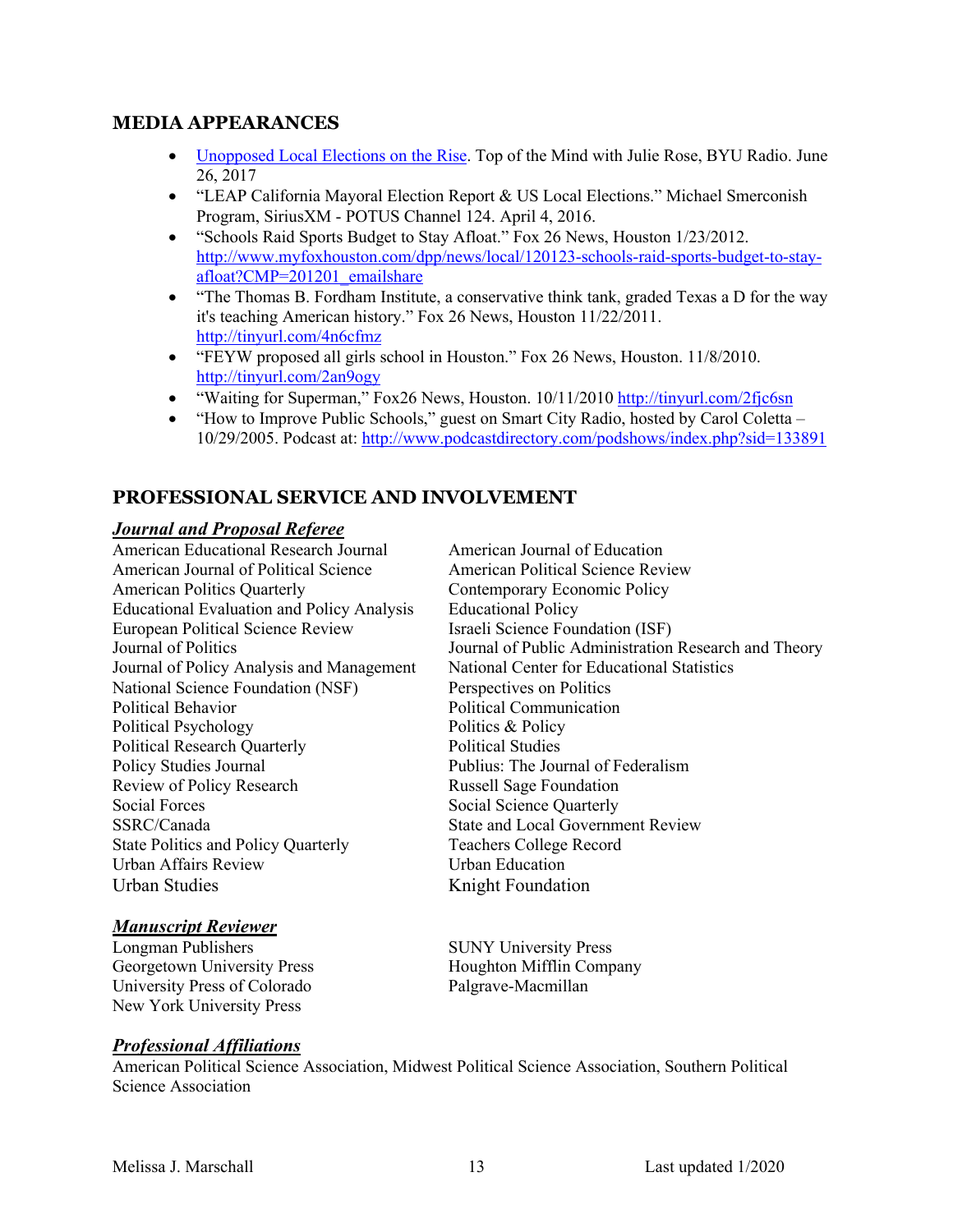# **UNIVERSITY AND DEPARTMENTAL SERVICE**

 Dean Rodriguez Review Committee (2020) Politics, Law and Social Thought Advisory Committee (2015-present) Texas Policy Lab Advisory Committee (2019-present) Social Science Personnel, Priorities and Policies Committee (2016-2018) Divisional Advisor, Sid Richardson College (2010-present) Director, Political Science Urban Lab Program (2012-present) Chair, Commencement Speaker Committee (2014-present) Undergraduate Studies Committee, Dept. of Political Science (2013-2018; 2019) Dean of Humanities Search Committee (2016-17) Director of Undergraduate Studies, Political Science Dept. (2016-17) University Promotion & Tenure Committee (2014-15) Political Science Faculty Search Committee-Latin American (2012) Mellon Mays Mentor (2011-2015) Methods Search Committee (2011) Political Science Open Search Committee (2011) Gragg Professor Search Committee (2011) Dean of Social Science Advisory Committee (2011-2013) Chair, Committee of College Masters (2007) Greene Prize Selection Committee (2007) Search Committee, Social Science Dean (2006) Master, Sid Richardson College (2005-2009) Center for the Study of Environment and Society Advisory Committee, Rice (2005-2009) Graduate Committee, Rice (2003-08) By-Laws Committee, Rice (2004) Will Rice Faculty Associate (2003-04) Political Data Program Faculty Advisor, UIC, 2000-2003 Political Science Department Advisory Committee, UIC, 2001-02 Office of Social Science Executive Committee, UIC, 2001-02 Political Science Head Search Committee, UIC, 2000-01 Graduate Studies Committee, USC, 1999-2000 American Politics Search Committee, USC, 1998 Women's Mentoring Network, USC, 1998-2000 Affiliate Faculty Member, Women's Studies Program, USC, 1999-2000 Faculty Advisor, Political Science Undergraduate Majors, USC, 1997-2000 Computer Committee, USC 1999-2000 SOPA Advisory Committee Chair (2017-present) Faculty Senate Representative for Social Sciences (2021-) Political Science Faculty Search Committee-American Politics/Methods (2021) Political Science Faculty Search Committee-Representation (2016-17) University Committee on Research (2012-2013) Political Science Faculty Search Committee-Intrastate Conflict (2013) Social Science Advisory Board (2011-2013) Poverty Justice and Human Capabilities Postdoc Search Committee (2011) Century Scholar Mentor (2008-09) International Political Economy Search Committee, USC, 1999

### **COURSES TAUGHT**

 *Advocating for Change* (Undergraduate), Rice University *Introduction to Social Policy* (Undergraduate), Rice University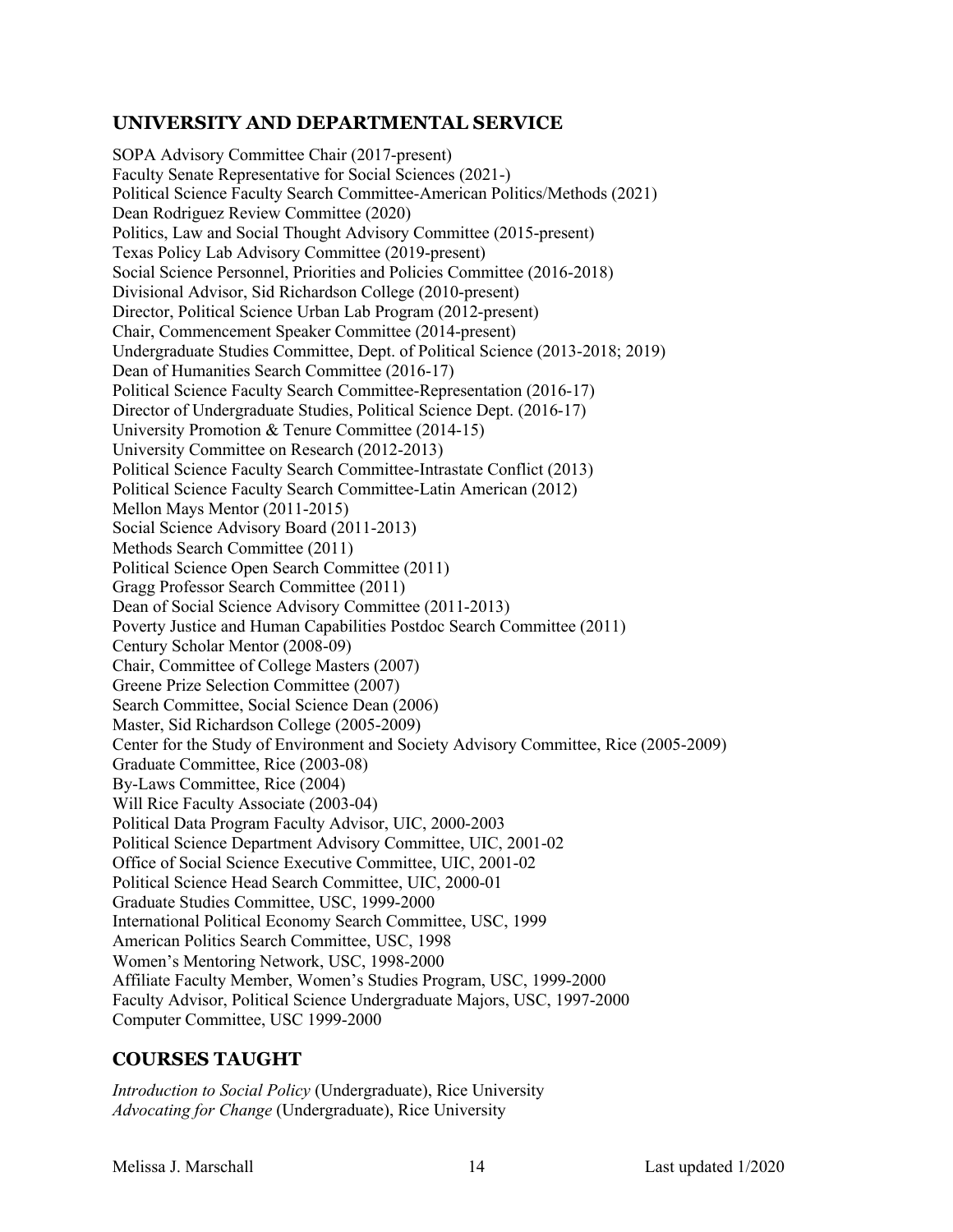*Minority Politics* (undergraduate*),* Rice University *Race, Policy and Racial Change* (First year writing intensive), Rice University  *Comparative Urban Politics and Policy* (undergraduate research seminar)*,* Rice University  *Subnational Politics* (graduate), Rice University  *Social Scientific Thinking I and II* (graduate), Rice University  *Public Policy Analysis* (undergraduate), Rice University  *Education Policy* (undergraduate), Rice University  *Urban Politics* (undergraduate), Rice University  *Political Economy of Policy Change* (graduate), Rice University  *Profession of Political Science* (graduate)*,* University of Illinois at Chicago  *Freshman Seminar: Civic Engagement in America* (undergraduate)*,* University of Illinois at Chicago  *Data Analysis for Political Science II* (graduate)*,* University of Illinois at Chicago  *Methods of Political Science* (undergraduate)*,* University of Illinois at Chicago  *Research Design and Methods* (graduate), University of Illinois at Chicago  *American Local Government* (undergraduate), University of South Carolina  *Public Policy* (undergraduate), University of South Carolina  *Public Data Analysis* (graduate), University of South Carolina  *Decision Making Practicum* (graduate), University of South Carolina  *Capstone Seminar* (graduate), University of South Carolina  *Urban Politics* (undergraduate), SUNY Stony Brook, Rice University  *Human Behavior as Rational Action* (graduate), SUNY Stony Brook *Istanbul Lab* (undergraduate), Rice University *Contemporary Administrative Organization* (graduate), College of Charleston

# **PH.D. DISSERTATION COMMITTEES**

- • Szabo, Julia (PhD, expected 2022). Dept of Sociology, Rice University. *Residential choice, schooling experiences, and school choice in a Latinx-majority suburb*
- • Ng, Linnea (PhD, 2021). Dept of Psychological Sciences, Rice University. *Fostering Belonging through a Brief Intervention*
- • Woods, Amanda (PhD, 2021). Dept of Psychological Sciences, Rice University. *The Impact of Trainer and Trainee Race on Diversity Training Outcomes: Are the Differences Black and White?*
- • Ray Cook (PhD, 2020). Aquinas Institute of Theology. *Psycho-Social and Spiritual Exegesis of University Students: A Resource for the Campus Preacher*
- • Abby Corrington (PhD, 2020). Dept of Psychological Sciences, Rice University. *Perceptions of Team Contributions for Men and Women*
- • Erberk Erilymaz (PhD, May 2020). Shepherd School of Music, Rice University. *Şekeroğlan for Orchestra.*
- • Saadet Konak Unal (PhD, 2018). Dept. of Political Science, University of Houston. *The Substantive Representation of Women in Turkey: Examining the Impact of Gender and Intersecting Identities in the Legislative Arena.*
- • Markie McBrayer (PhD, 2017). Dept. of Political Science, University of Houston. *The Institutional Foundations of Local Decision Making & Representation*
- • Rima Tanesh (PhD, 2017). Dept. of Computer Science, Rice University. *Social Network Censorship: Topics, Techniques, and Impacts*
- Junia Howell (Phd, 2017). Dept. of Sociology, Rice University. *Fostering Opportunities: The Role of Policy, City Characteristics, and Urban Spatial Segmentation on the Intergenerational Transmission of Socioeconomic Status*
- Jasmine Jenkins (PhD, 2014). Dept. of Political Science, University of Houston.